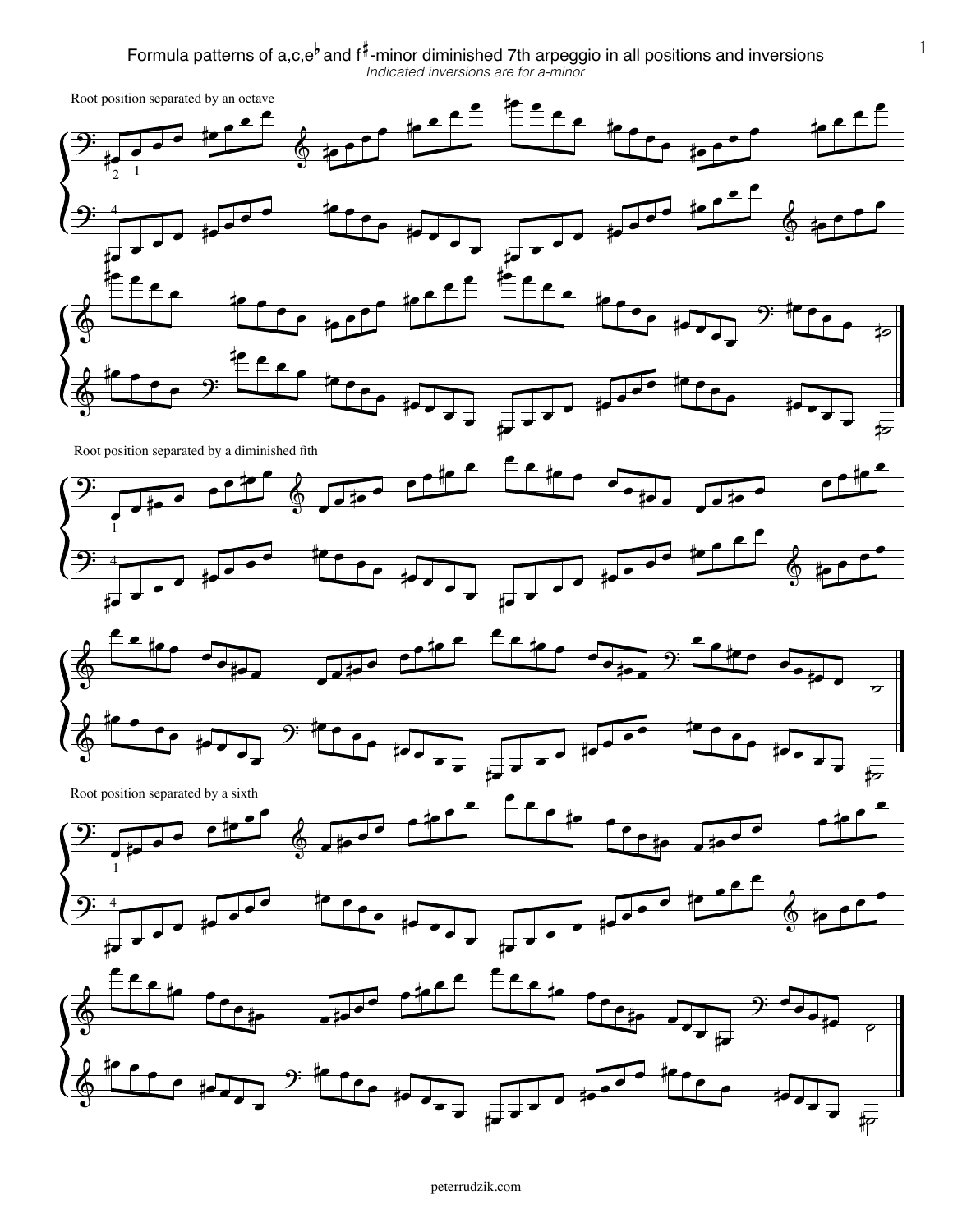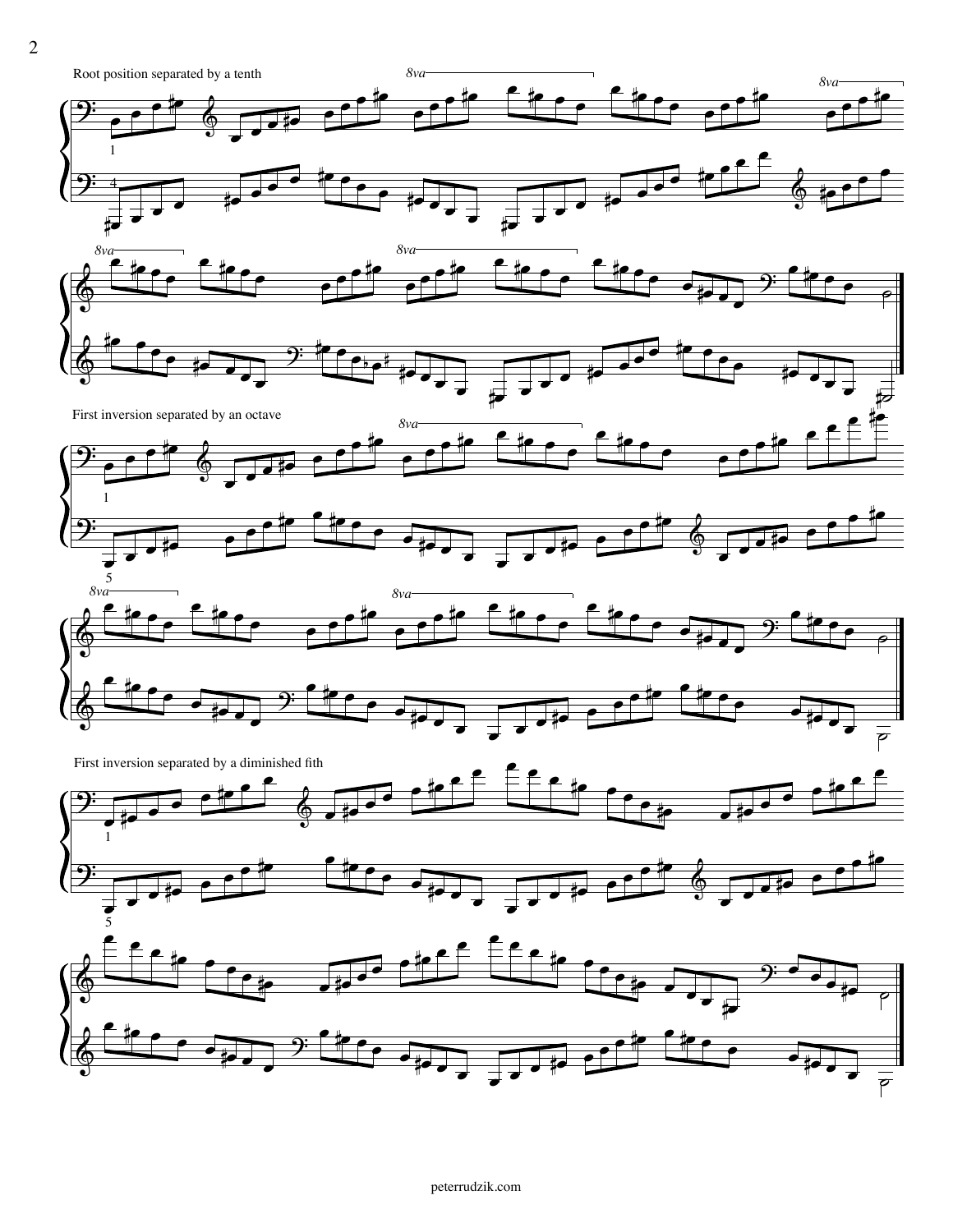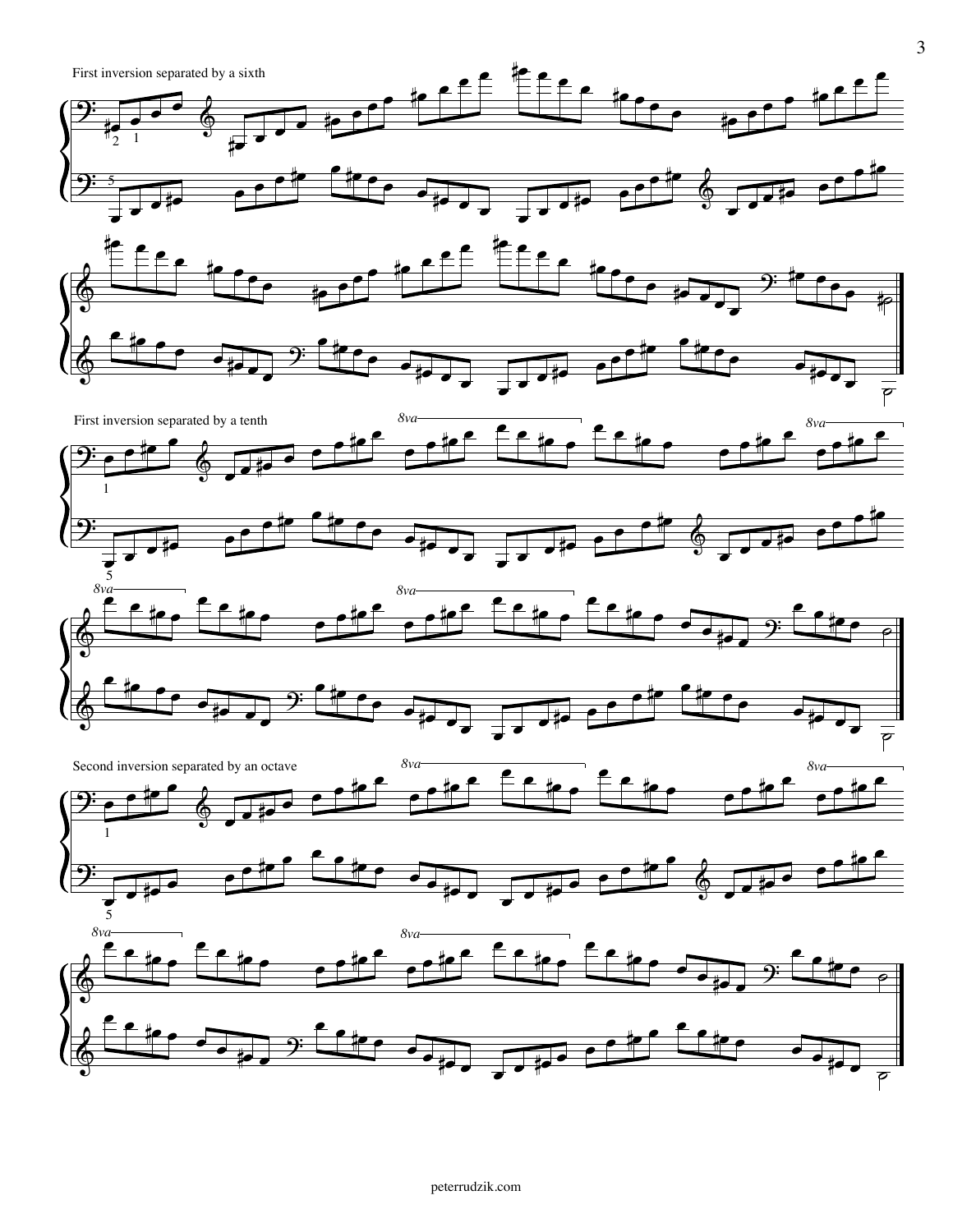Second inversion separated by an augmented fourth







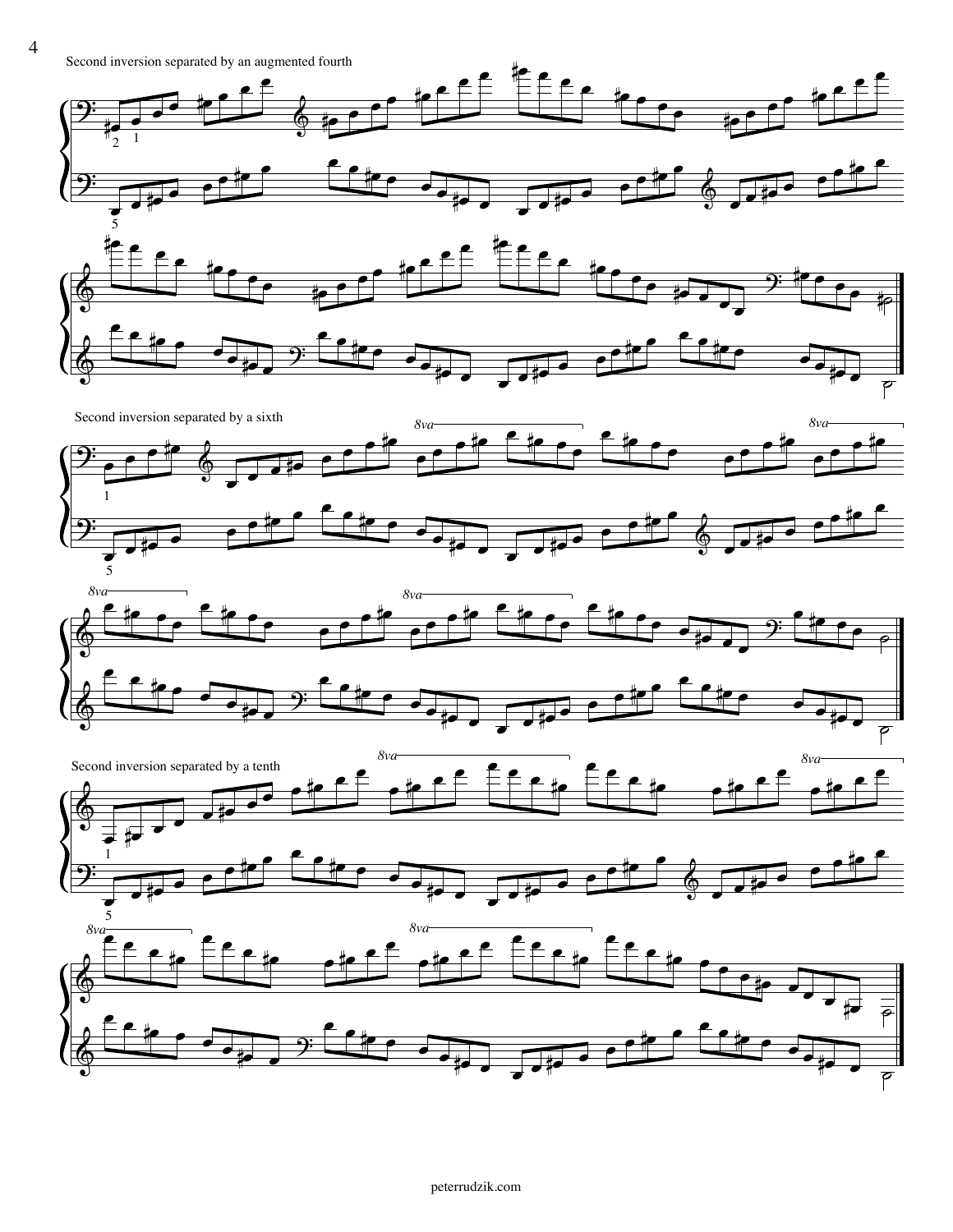



Third inversion separated by an augmented fourth





Third inversion separated by a sixth



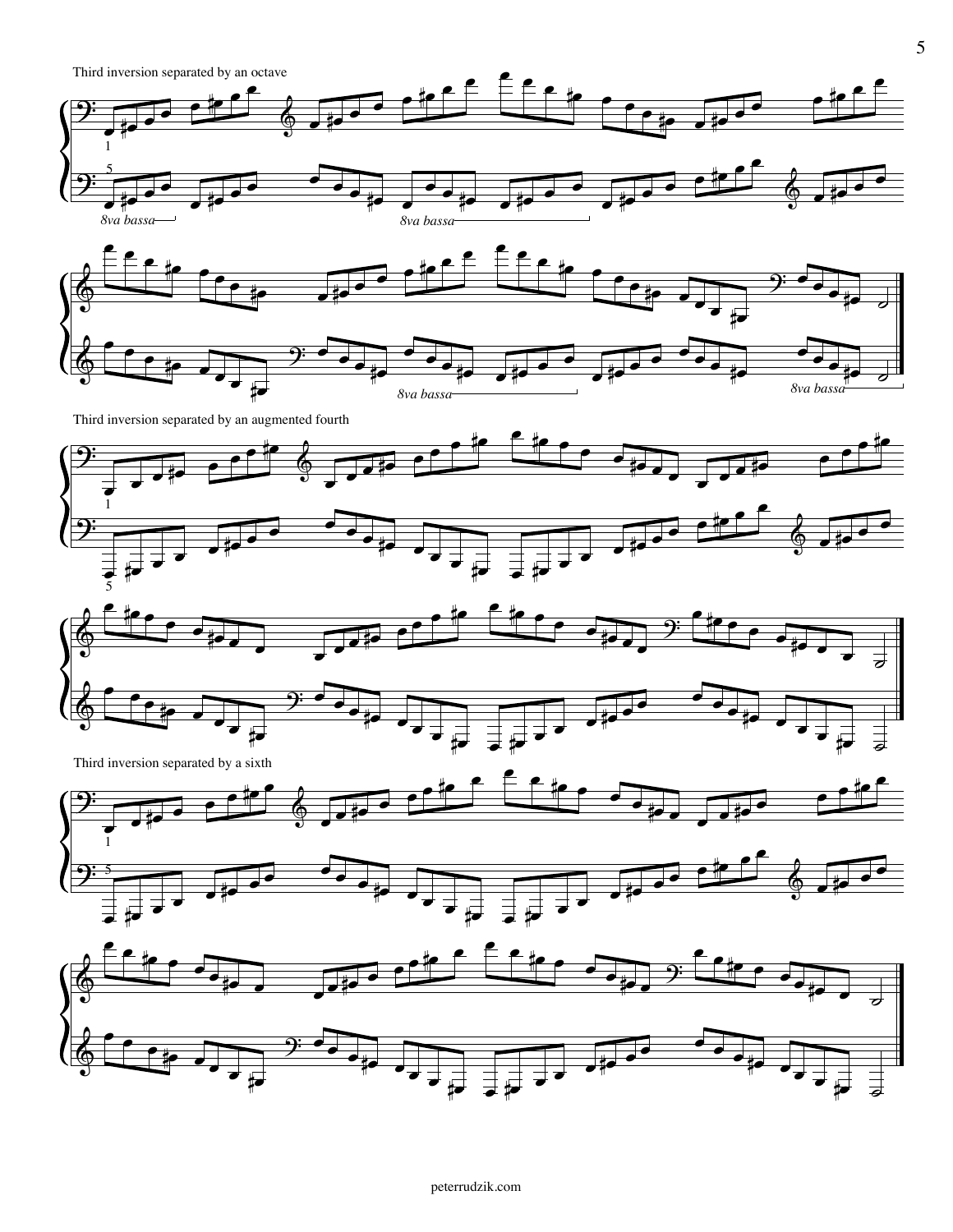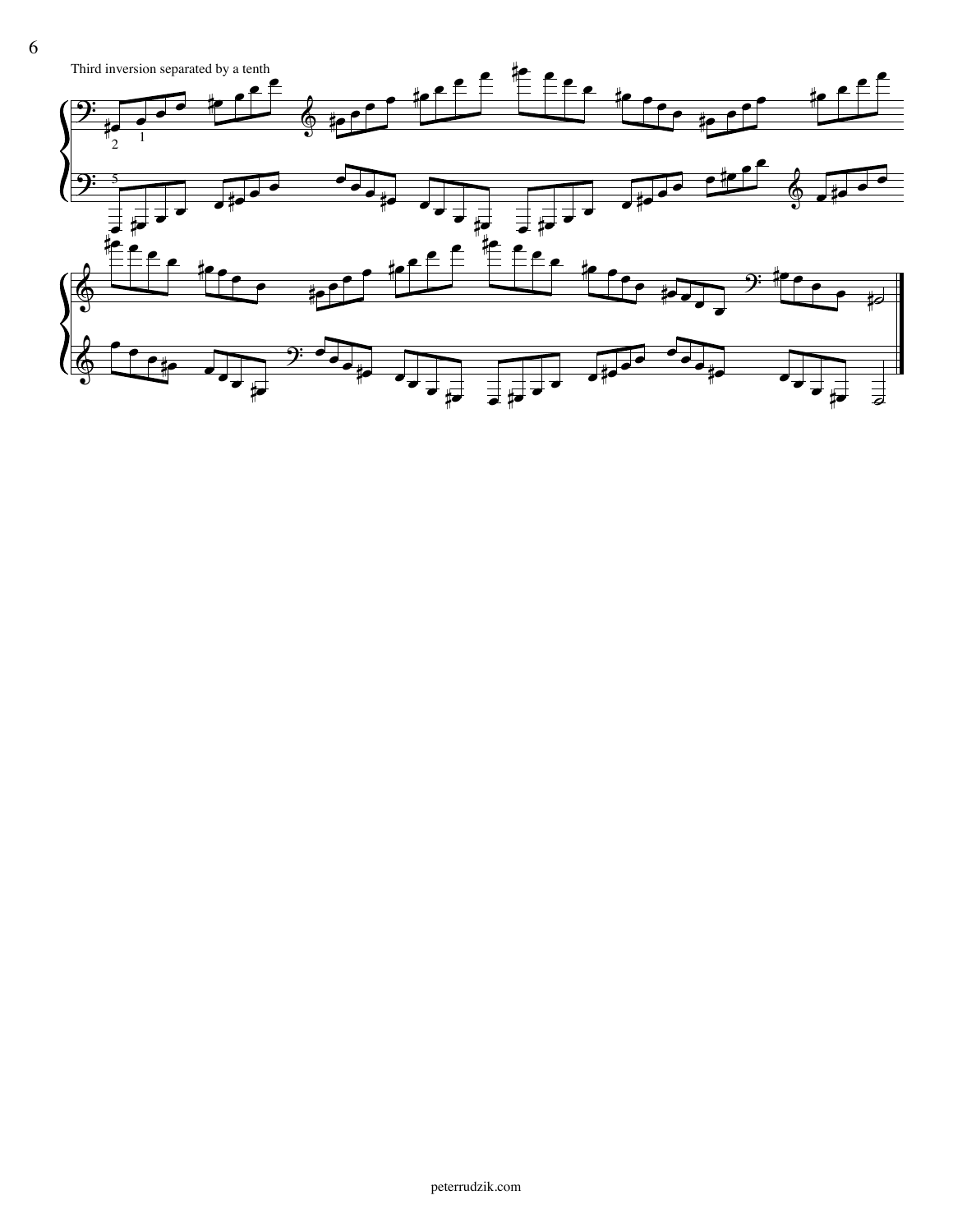Formula patterns of  $\flat$  ,c $\sharp$ e and g-minor diminished 7th arpeggio in all positions and inversions  $1$ *Indicated inversions are for b -minor*  $^{\flat}$  ,c<sup>#</sup>  $\overline{a}$ 









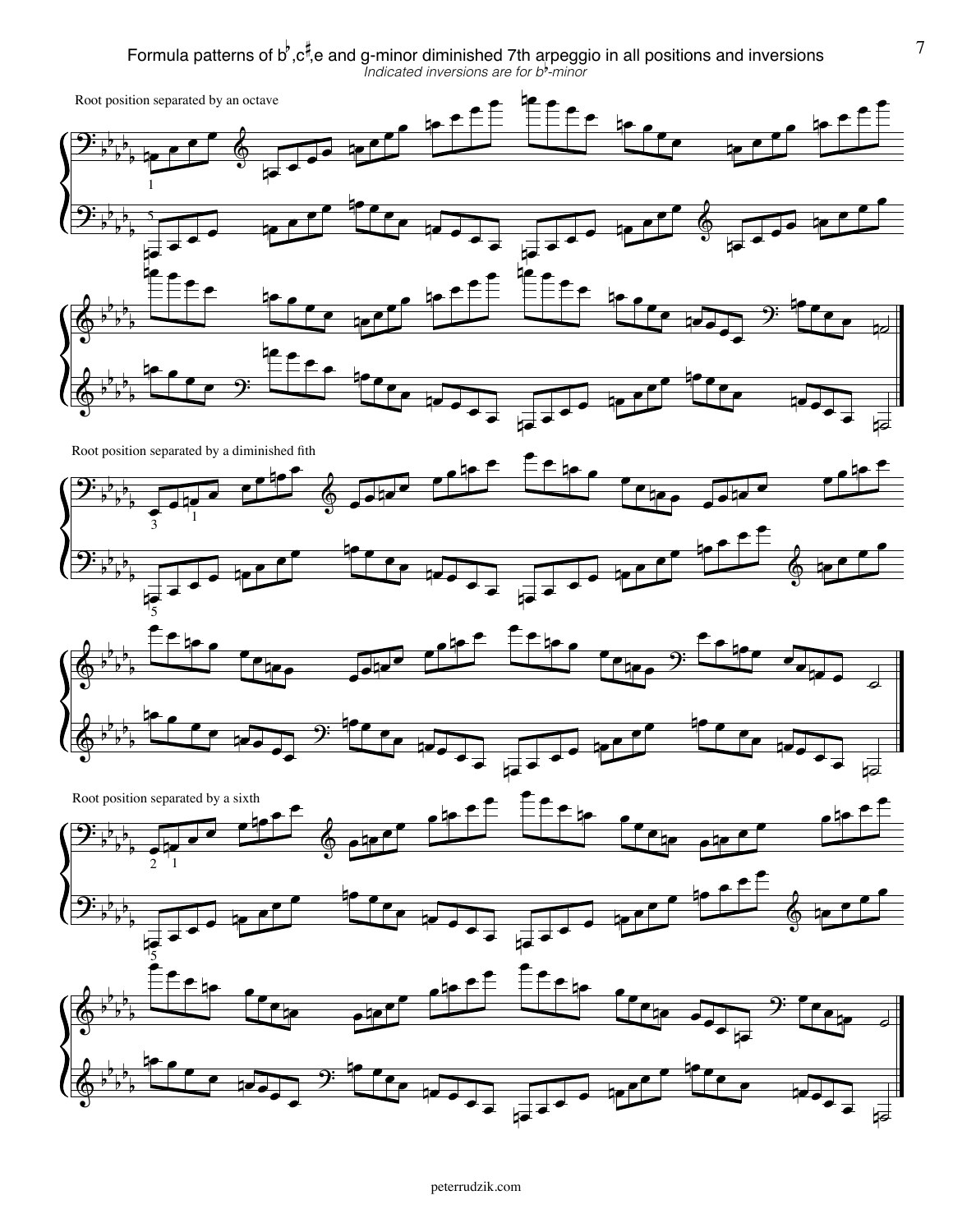

 $\bigoplus$  $\frac{1}{2}$ O b<br>**b**   $\mathbb{P}_{\mathbb{P}}$ 

.

.P..

.

 $\overline{\mathbf{r}}$ 

 $\rightarrow$ 

.

 $\cdot$  .



*8va*

.

. .  $\overline{\phantom{a}}$ 

. . .P.  $\rightarrow$ 

.

.P..

.

 $\pm$ <sup>1</sup>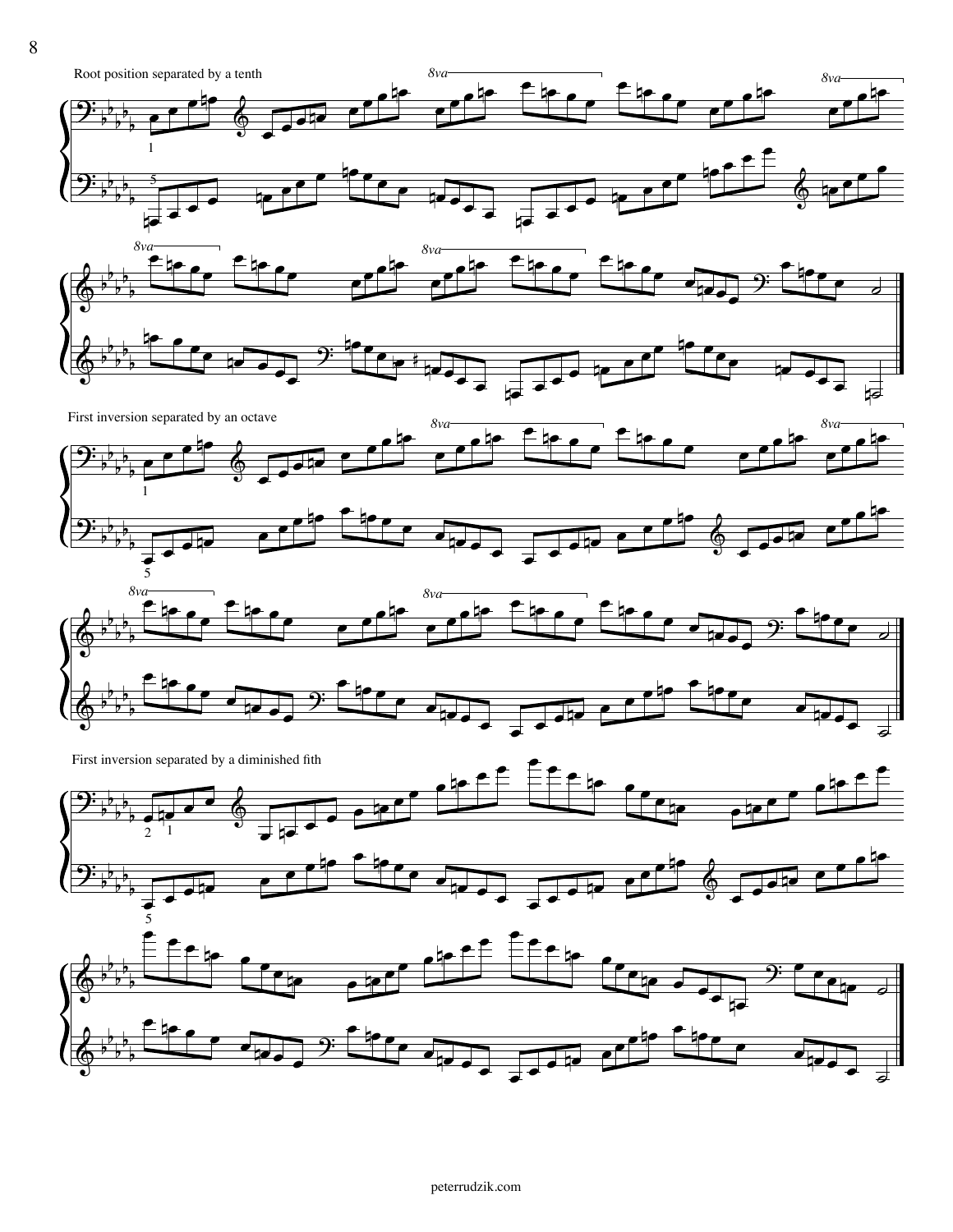







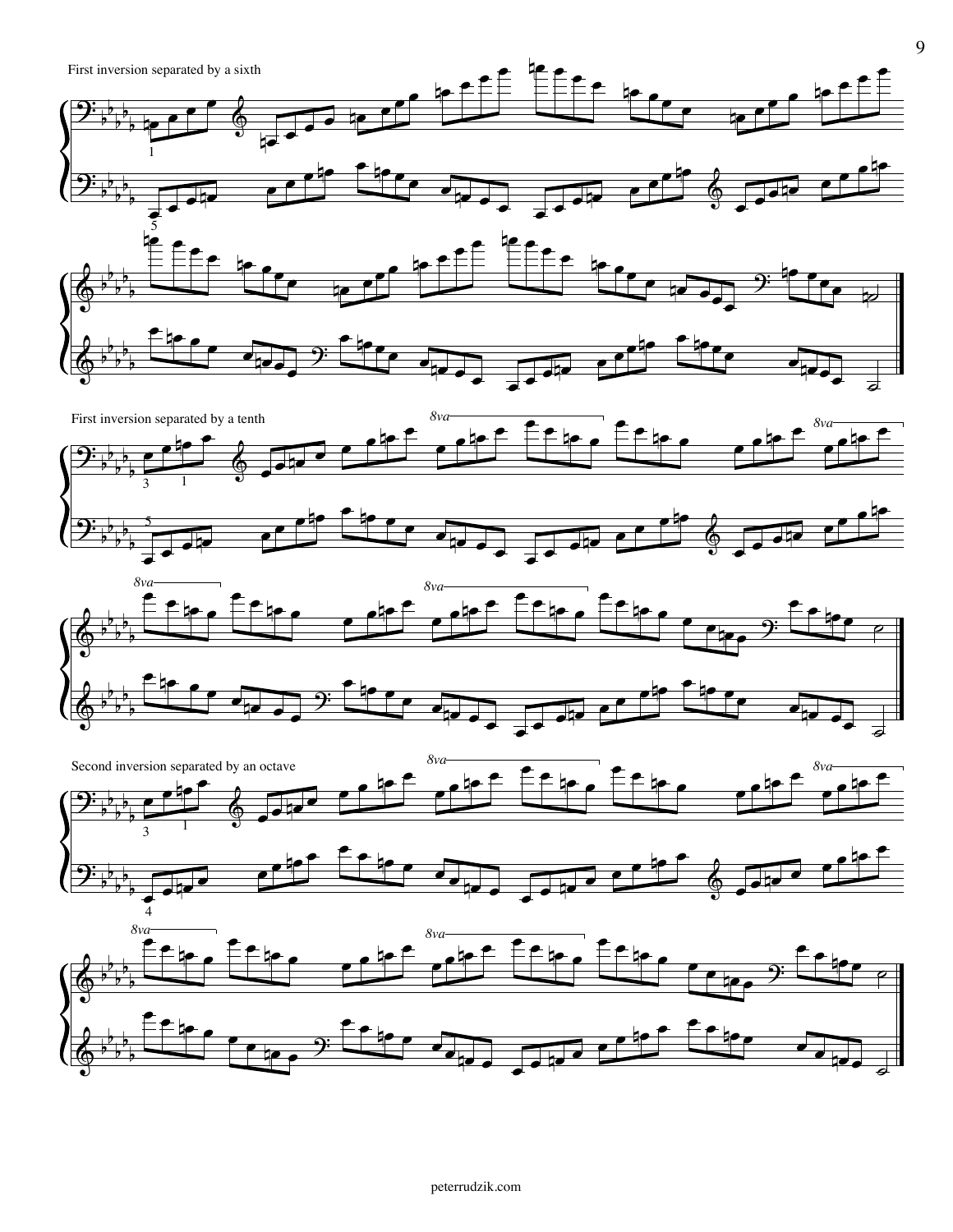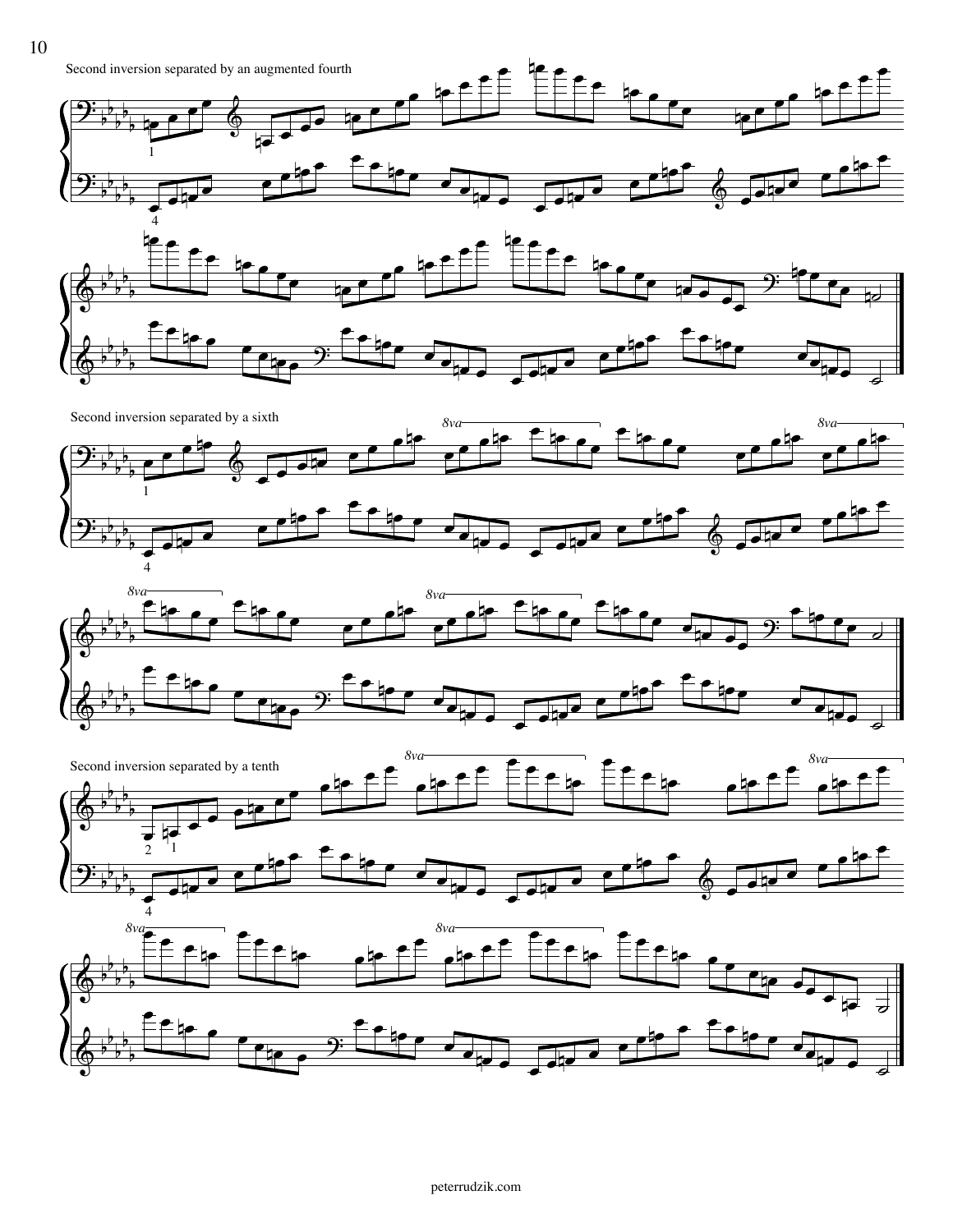

Third inversion separated by an augmented fourth





Third inversion separated by a sixth

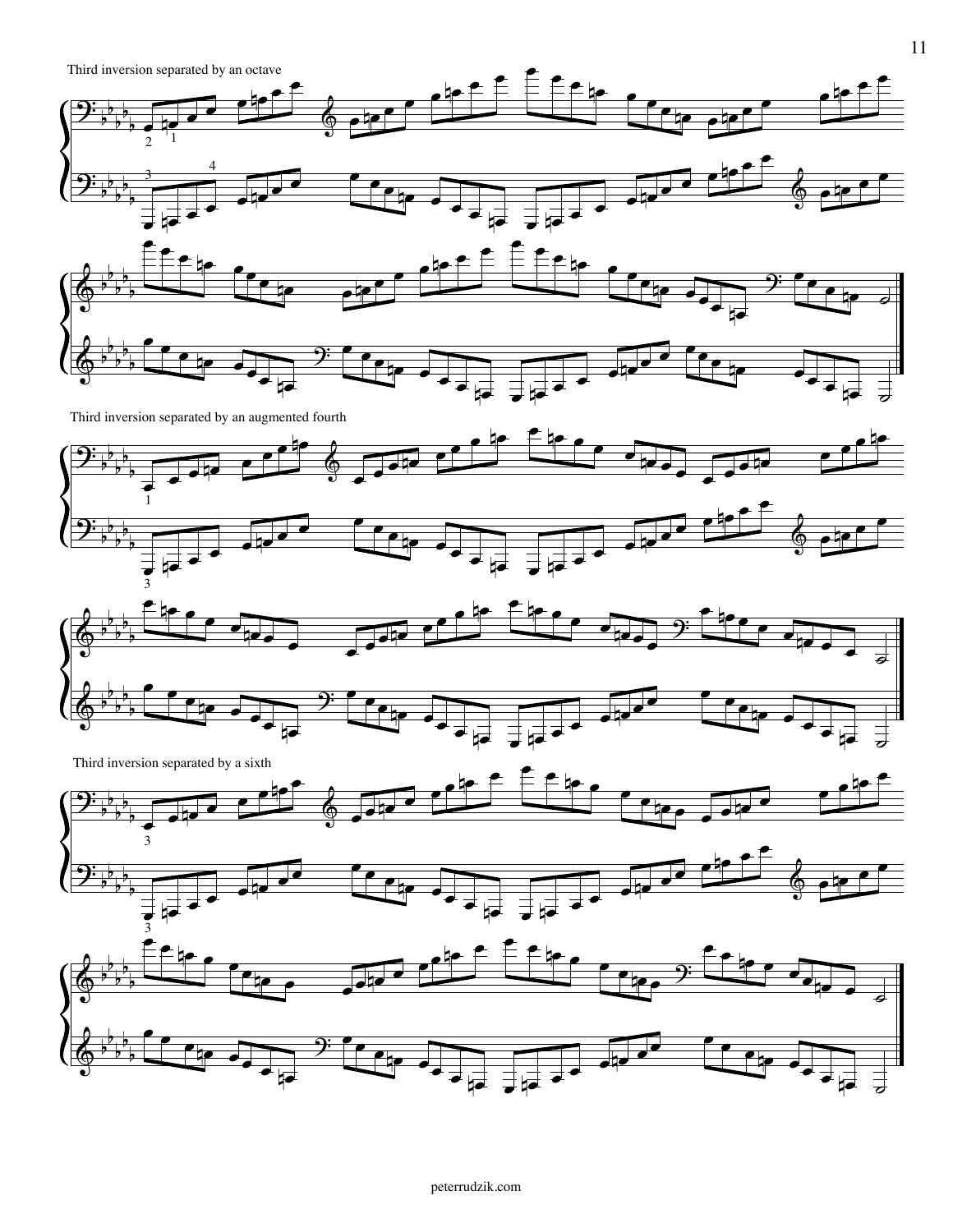12

Third inversion separated by a tenth

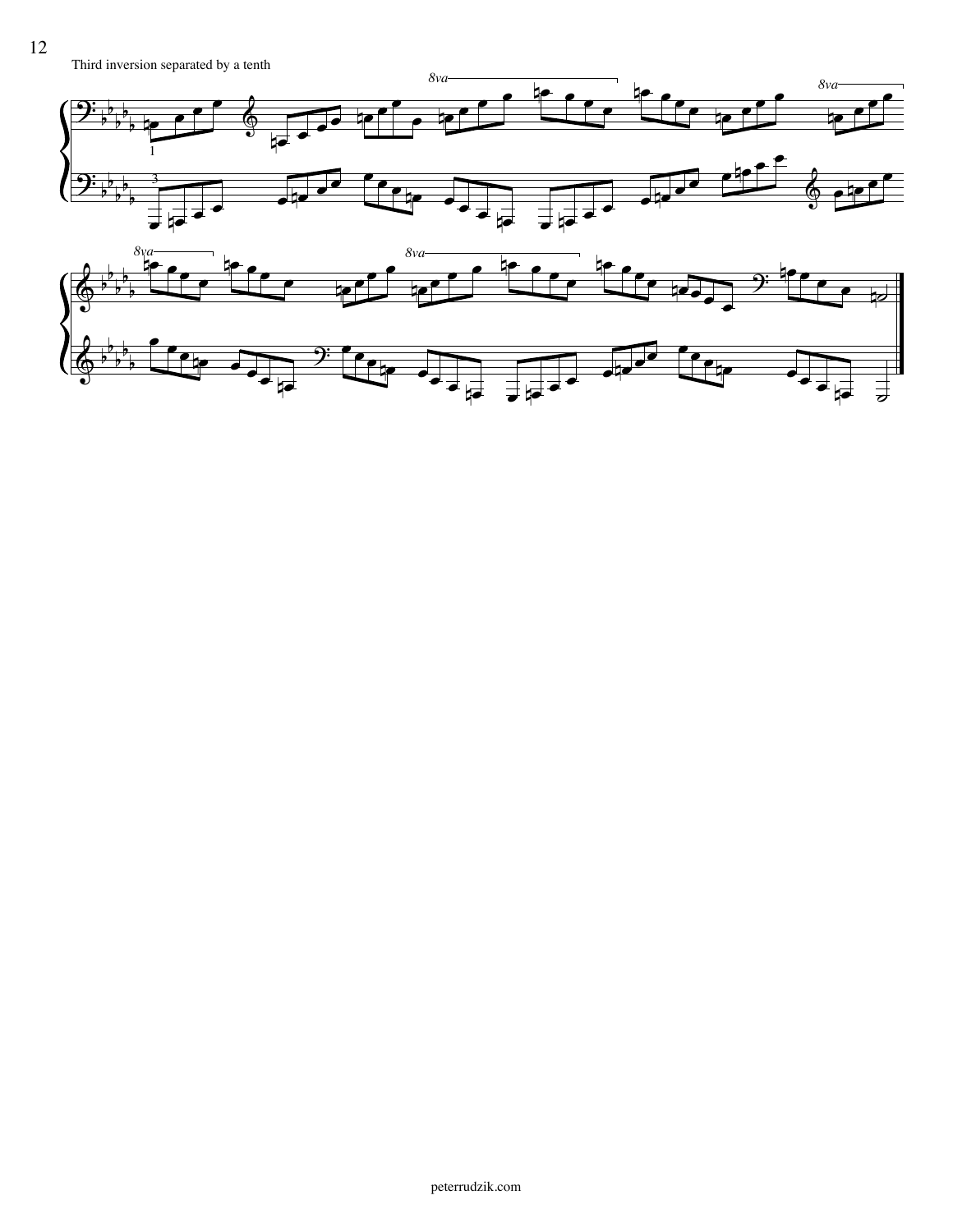## Formula patterns of b,d,f and  $g^*$ -minor diminished 7th arpeggio in all positions and inversions  $13$ *Indicated inversions are for b-minor* H<br>1

Root position separated by an octave

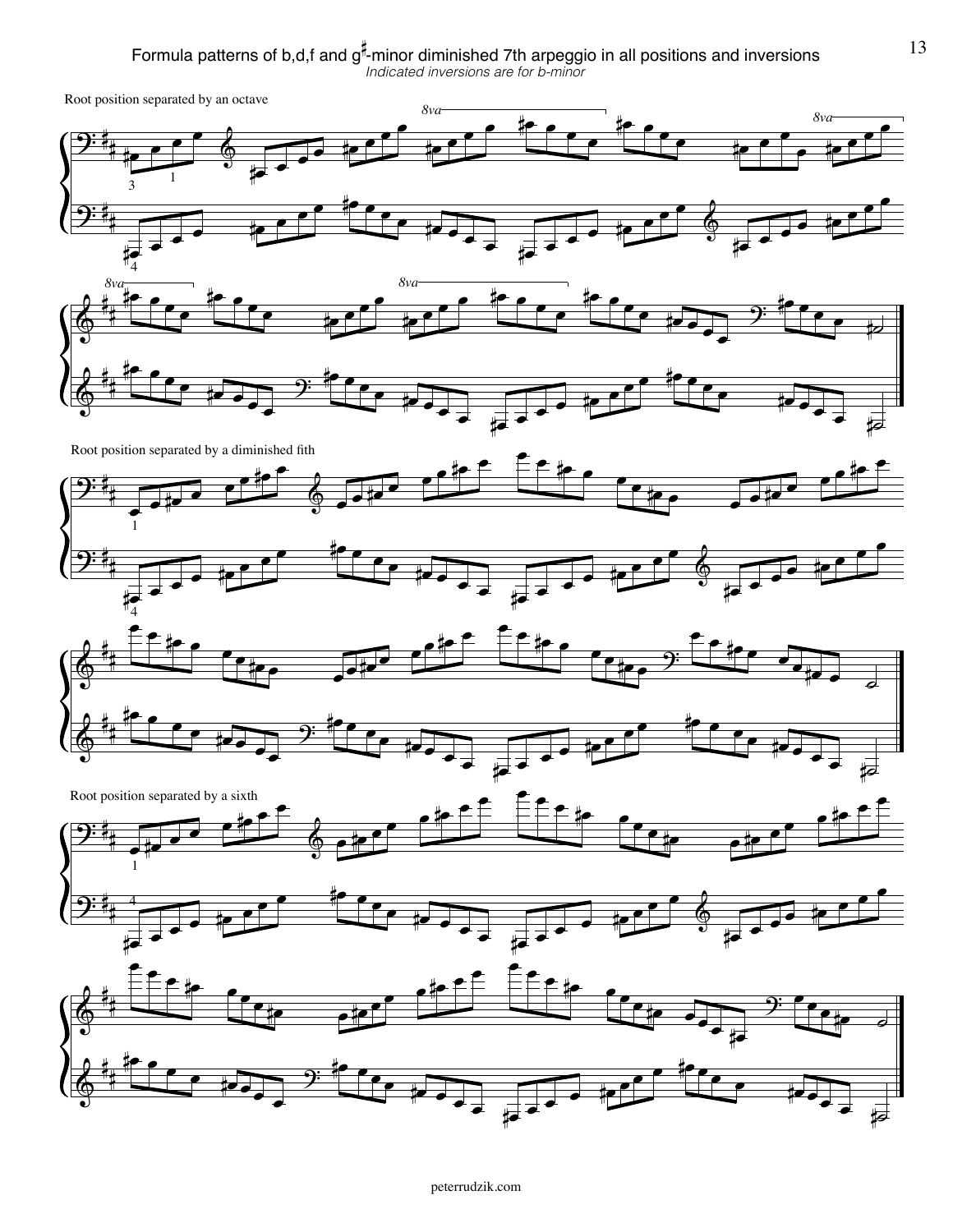

 $\frac{2}{9}$ l<br>1

.

 $\overline{\phantom{a}}$ 

.

 $\overline{\mathbf{r}}$ 

 $\rightarrow$ 

.

 $\overline{\phantom{a}}$ 



.

. .  $\overline{\phantom{a}}$ 

. .  $\mathbin{\overset{\smash{+}}{=}}$   $\rightarrow$ 

.

 $\overline{\phantom{a}}$ 

.

 $\overline{\phantom{a}}$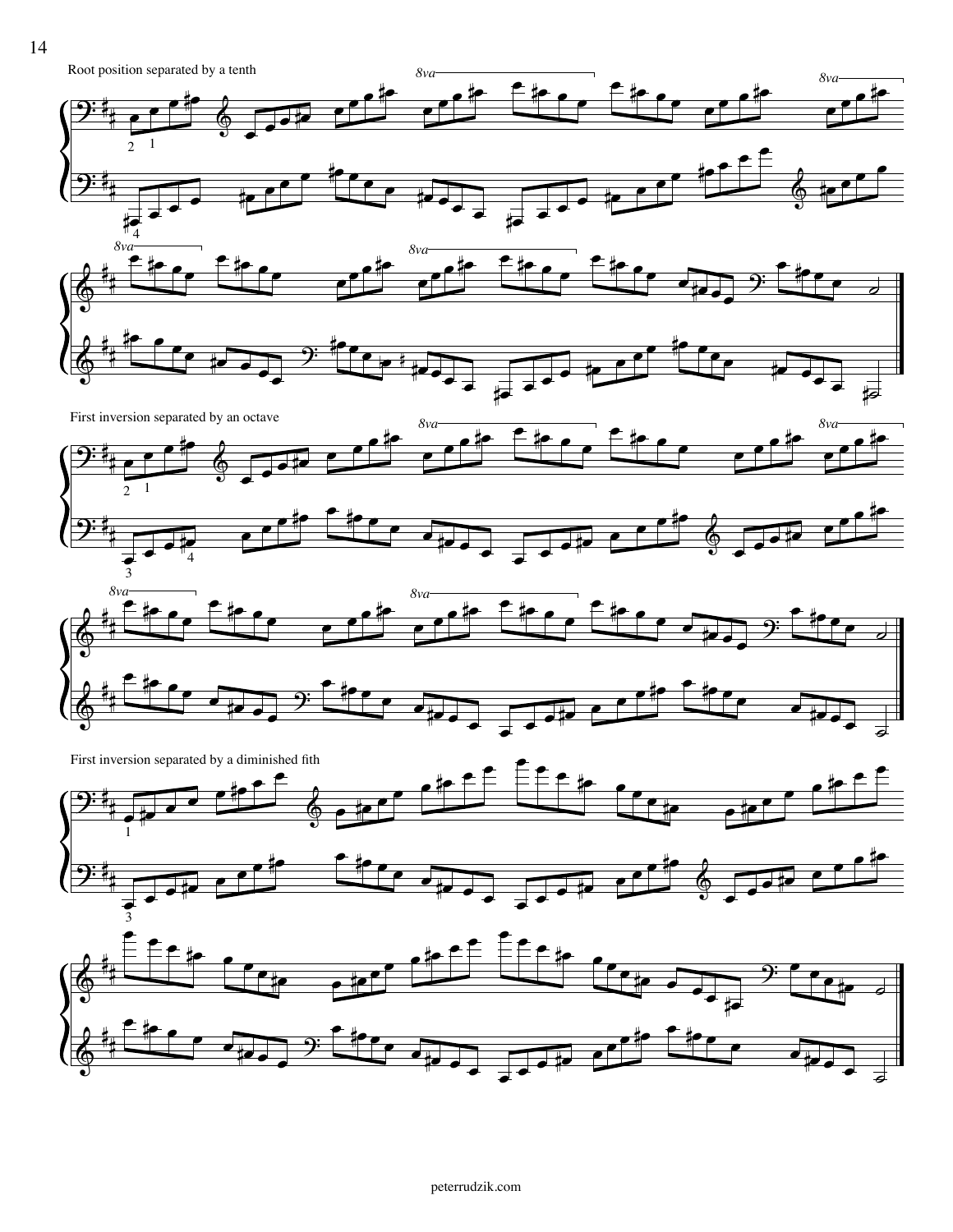First inversion separated by a sixth









.

.



.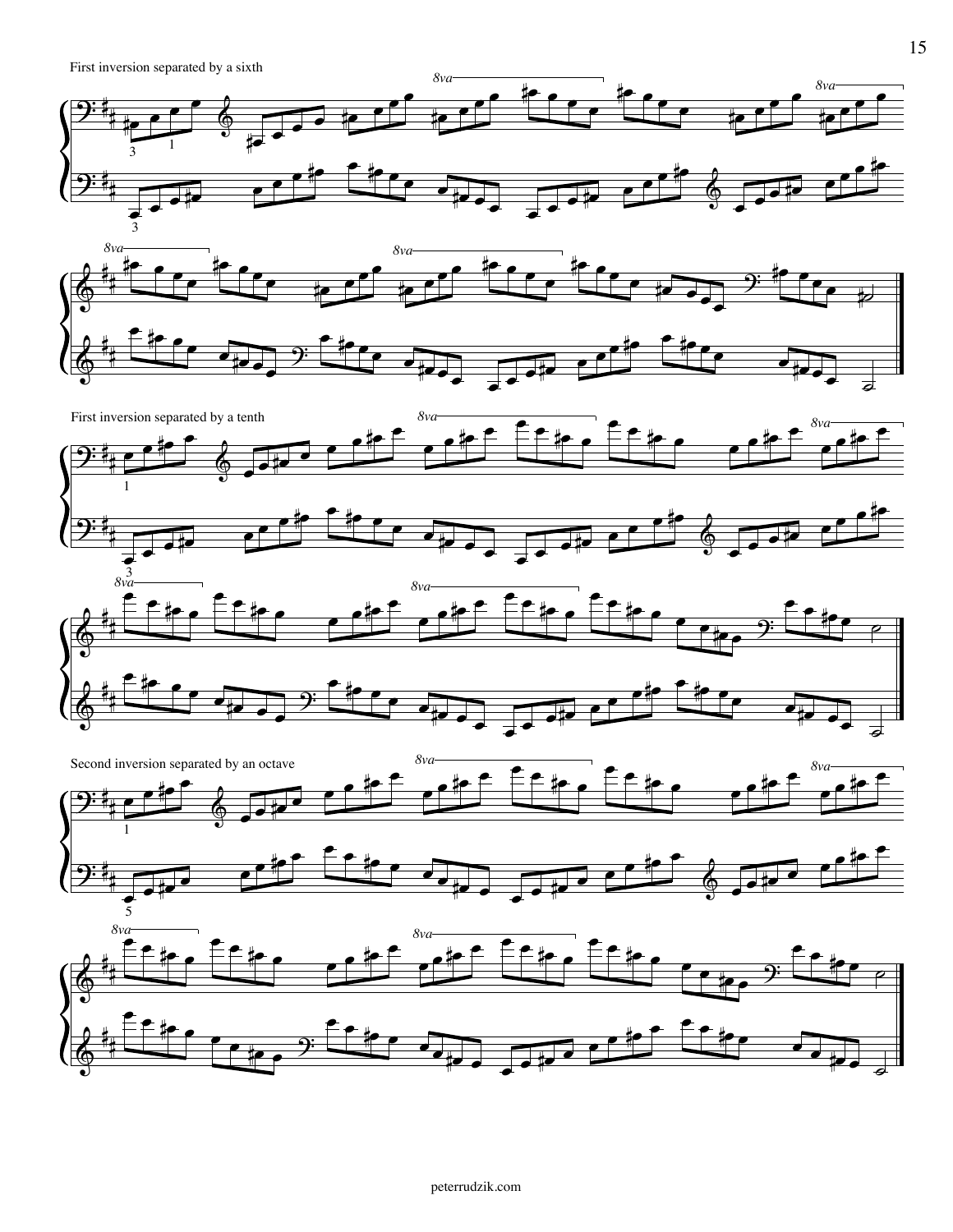Second inversion separated by an augmented fourth









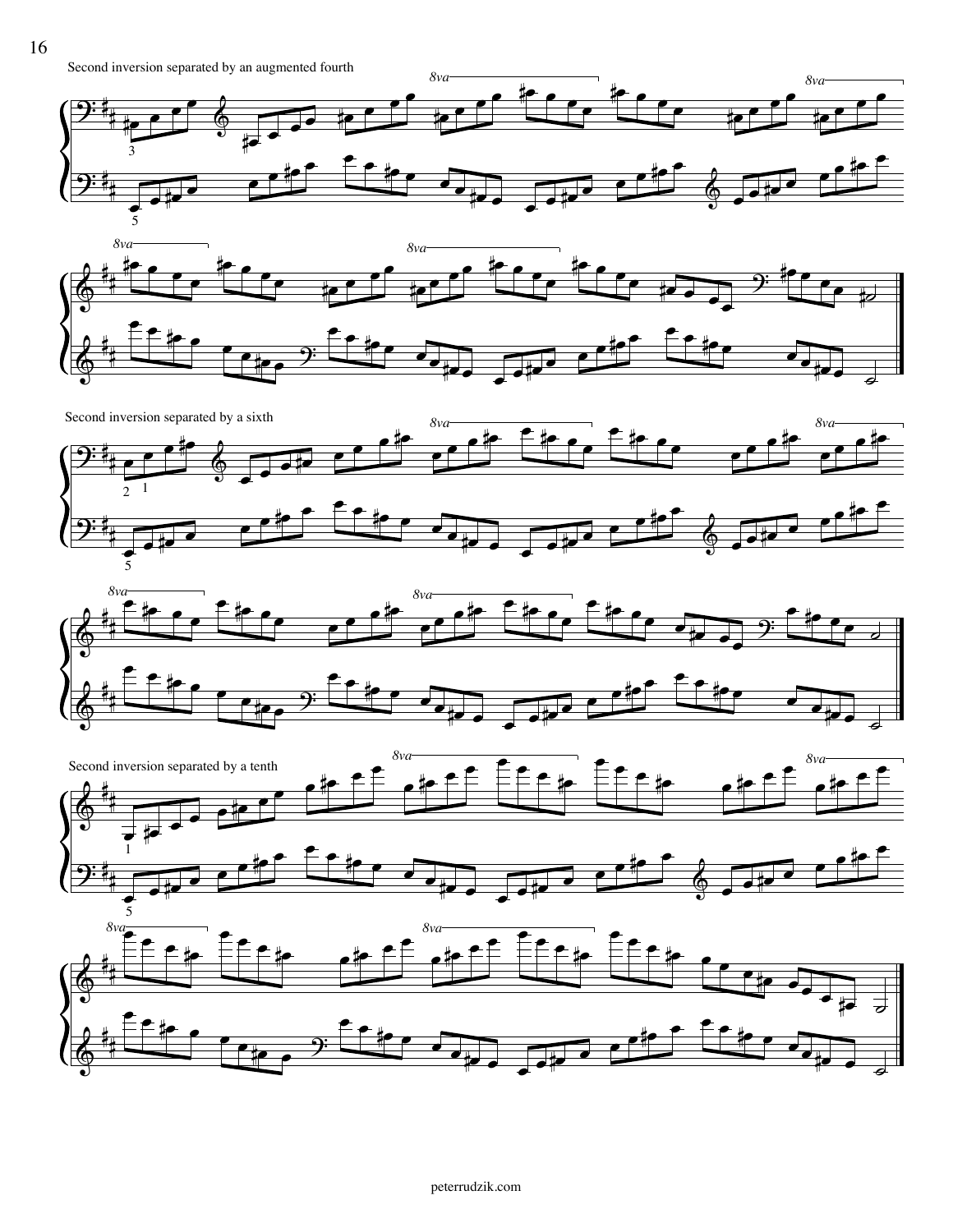



Third inversion separated by an augmented fourth





Third inversion separated by a sixth